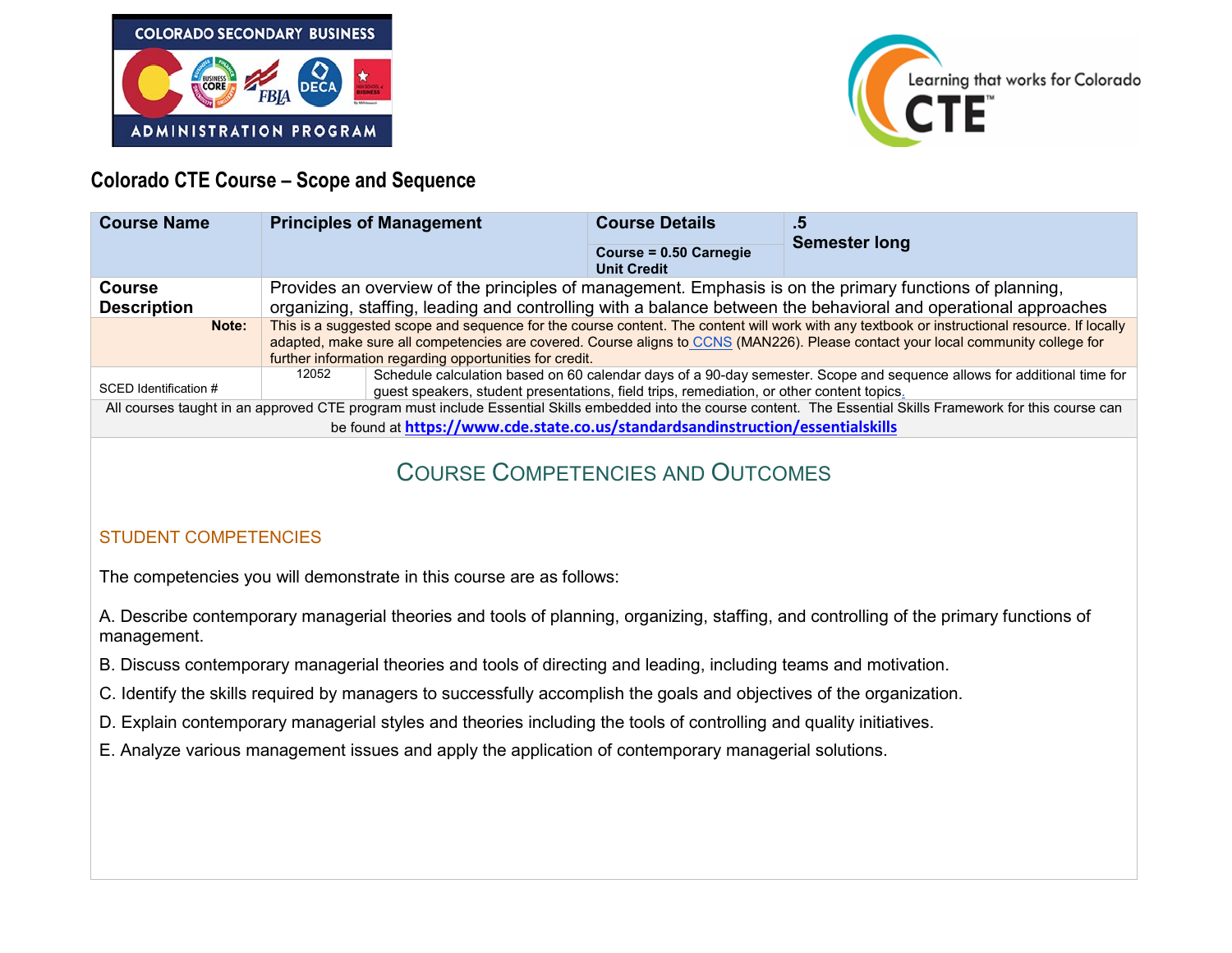



The module outcomes that will permit you to demonstrate course competencies are:

### MODULE 1

Outcomes & Competencies

- 1. Describe the quantitative approach. A, B, C
- 2. Illustrate current issues in organizational culture. A, B
- 3. Identify the factors that are reshaping and redefining the manager's job. A, B, C, D

### MODULE 2

Outcomes & Competencies

- 1. Describe the structures and techniques organizations use as they go international. A, C, D
- 2. Compare and contrast the differences in nationalism and globalism in regards to trade and management. A, C
- 3. Explain the different types of diversity found in workplaces and the benefits of creating such an environment. A, C, D, E

## MODULE 3

Outcomes & Competencies

- 1. Compare and contrast approaches to goal-setting and planning. A, B, C, D, E
- 2. Explain what managers do during the six steps of the strategic management process. A, B, E
- 3. Describe a workplace activity that you would utilize in the workplace, and how you would measure the employee growth and organizational success. A, B, C, E

## MODULE 4

Outcomes & Competencies

- 1. Describe the major components that determine group performance and satisfaction. A, B, C, D, E
- 2. Describe the functions, roles, and skills of managers. A, B, C, D, E
- 3. Explain the role that attitudes play in job performance. A, D,